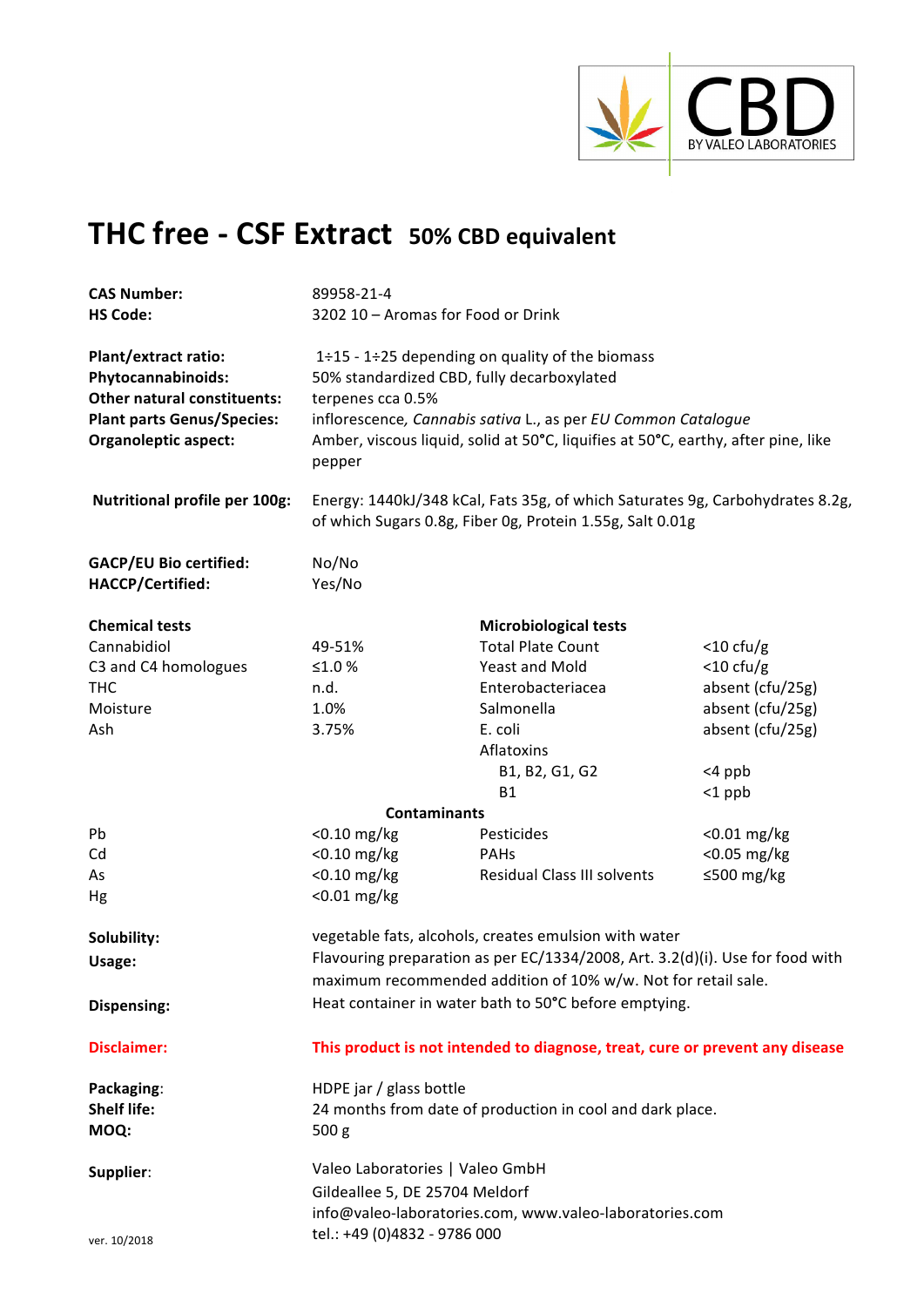**E&H services Inc. Testing laboratory CAI Accredited Testing Laboratory No. 1665 according to ČSN EN ISO/IEC 17025:2005 building VÚHŽ, 739 51 Dobrá 240**



## **TEST REPORT No. 1379/2018**

**Customer :** Valeo Laboratories, Germany **Set No. : 554/2018** 

**Sample Received :** 8.11.2018 12:00 **Sample Analyzed :** 8.11.2018 - 27.11.2018 **Order No. :** CBD2018360

**ID :** 04801938

| <b>Information about sample No.: 1593</b>                 |  |  |  |
|-----------------------------------------------------------|--|--|--|
| Not mentioned<br><b>Sampling Date and Time:</b>           |  |  |  |
| THC free CSF Extract 50% CBD, CSF2018/013<br>Sample name: |  |  |  |
| Vegetable materials<br>Sample type:                       |  |  |  |
| Customer<br>Sampled by:                                   |  |  |  |
| On the customer request<br><b>Sampling purpose:</b>       |  |  |  |

| <b>Results - chemical analysis</b> |              |              |             |                    |                    |
|------------------------------------|--------------|--------------|-------------|--------------------|--------------------|
| <b>Parameter</b>                   | Value        | Unit         | <b>Kind</b> | <b>Method used</b> | <b>Uncertainty</b> |
| <b>Pb</b>                          | < 0,00010    | mq/q         | <b>SA</b>   | SOP OV 201.10      | ---                |
| Cd                                 | < 0,00010    | mg/g         | <b>SA</b>   | SOP OV 201.10      |                    |
| As                                 | < 0,00010    | mq/q         | <b>SA</b>   | SOP OV 201.10      |                    |
| Hq                                 | < 0,000010   | mg/g         | <b>SA</b>   | SOP OV 200.03      |                    |
| cannabidiol (CBD)                  | 500          | mq/q         | A           | SOP 15.02          | ± 30%              |
| delta-9-tetrahydrocannabinol       | < 0.00015    | mq/q         | A           | SOP 15.02          |                    |
| (THE)                              |              |              |             |                    |                    |
| Polar compounds                    | see Appendix | see Appendix | N           | SOP 11.00          | ± 30%              |

**Notice to sampling :** The sampling itself is not a subject of accreditation.

This protocol replaces the protocol no.1323/2018. Appendix is an inseparable part of the report.

delta-9-tetrahydrocannabinol (THC) = 0,000 %

### **Method specification :**

| SOP OV 200.03 | (ČSN 75 7440)                            |
|---------------|------------------------------------------|
| SOP OV 201.10 | (ČSN EN ISO 17294-1, ČSN EN ISO 17294-2) |

This Report can be reproduced only complete, its part only with the written permission of this testing laboratory.

Results are only for tested samples.

These expanded uncertainties of measurement are obtained by multiplying of standard uncertainty of measurement

by extending coefficient k=2 (for confidence level 95%). Uncertainty of sampling not included.

"<" - result is below the detection limit, ">" - result is higher than mentioned value

Methods in Kind column: "A" accredited test,"N" non-accredited test,"SA" accredited subdelivery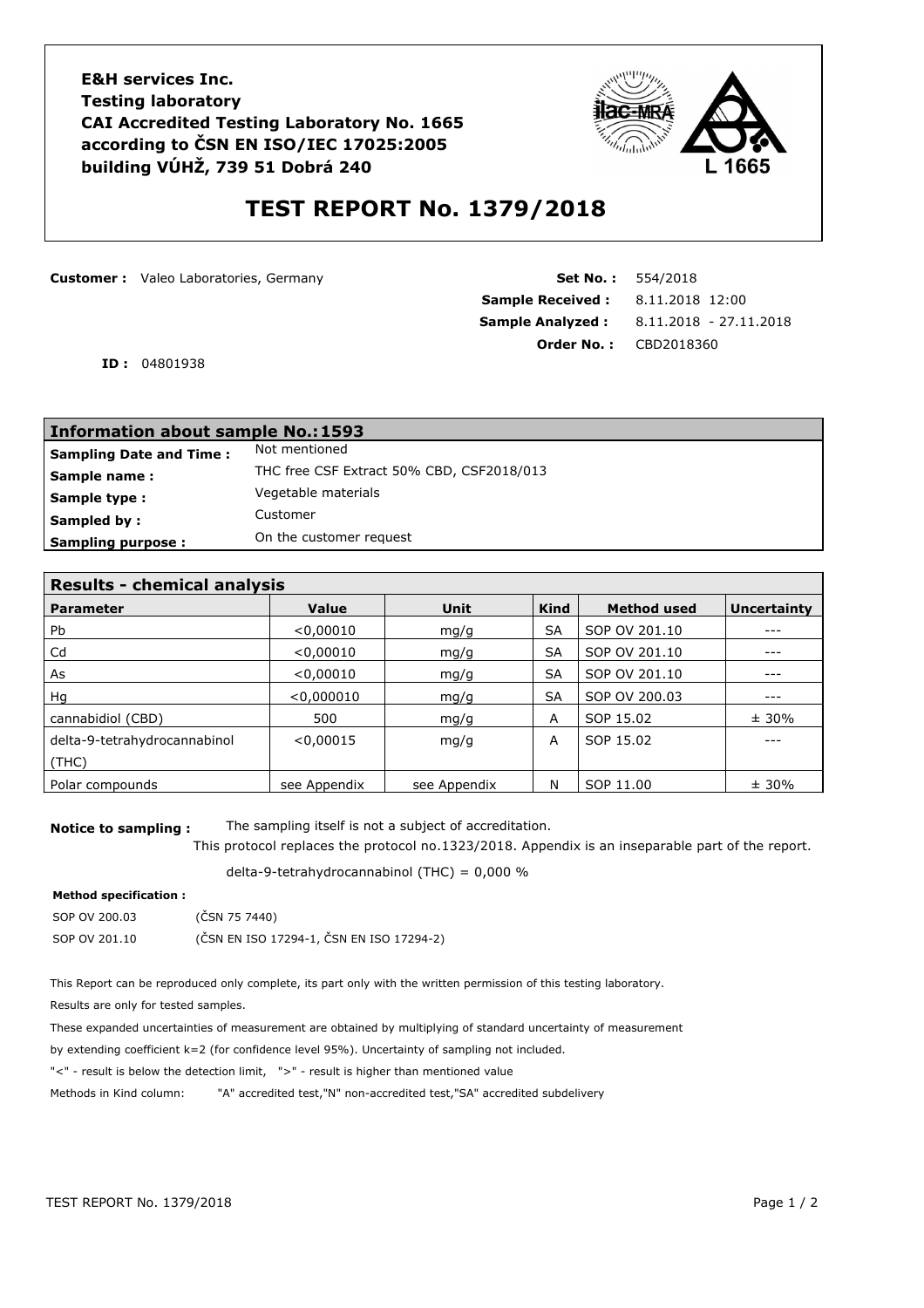**Checked by :** Lisník Jiří, Mgr. **Completed by :** Lisník Jiří, Mgr. **Number of pages :** 2 **Date :** 27.11.2018

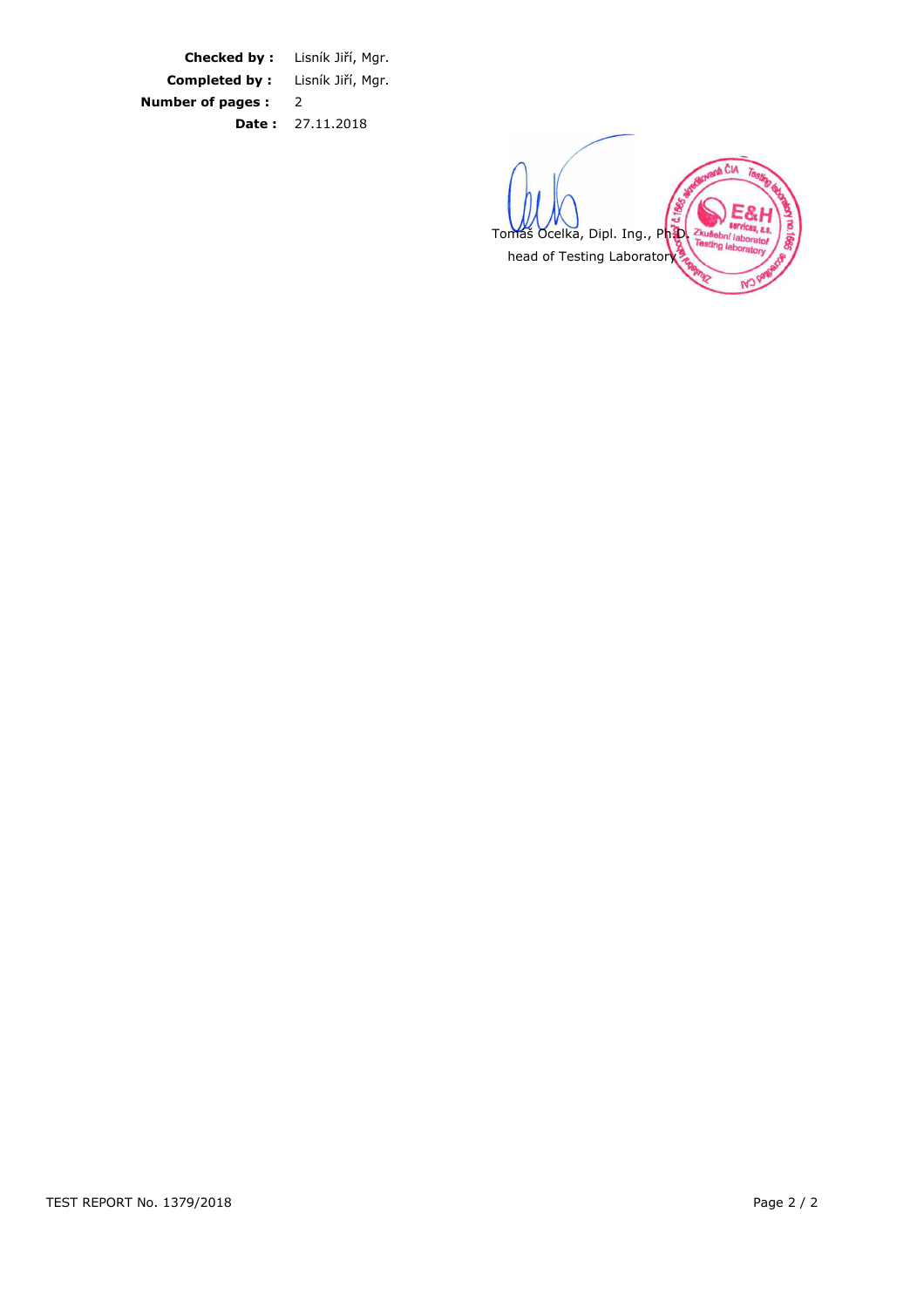Ī

|                       | 1593      |
|-----------------------|-----------|
|                       | $\mu$ g/g |
| Imazethapyr           | < 0.01    |
| Thifensulfuron-methyl | < 0.01    |
| <b>Methamidophos</b>  | < 0.01    |
| <b>Dimethoat</b>      | < 0.01    |
| Atrazin desethyl      | < 0.01    |
| <b>Metoxuron</b>      | < 0.01    |
| Phosphamidon          | < 0.01    |
| Cyanazin              | < 0.01    |
| <b>Metribuzin</b>     | < 0.01    |
| <b>Simazin</b>        | < 0.01    |
| <b>Bromacil</b>       | < 0.01    |
| Carbofuran            | < 0.01    |
| Hexazinon             | < 0.01    |
| Thiophanate-methyl    | < 0.01    |
| <b>Monolinuron</b>    | < 0.01    |
| Chlorotoluron         | < 0.01    |
| <b>Isoproturon</b>    | < 0.01    |
| <b>Metobromuron</b>   | < 0.01    |
| Atrazin               | < 0.01    |
| <b>Desmetryn</b>      | < 0.01    |
| Methabenzthiazuron    | < 0.01    |
| <b>Diuron</b>         | < 0.01    |
| <b>Methidathion</b>   | < 0.01    |
| <b>Ethofumesat</b>    | < 0.01    |
| <b>Azoxystrobin</b>   | < 0.01    |
| Linuron               | < 0.01    |
| Terbuthylazine        | < 0.01    |
| Chlorbromuron         | < 0.01    |
| Propyzamide           | < 0.01    |
| Prometryn             | < 0.01    |
| <b>Metolachlor</b>    | < 0.01    |
| Fenhexamid            | < 0.01    |
| Fenarimol             | < 0.01    |
| <b>Acetochlor</b>     | < 0.01    |
| Terbutryn             | < 0.01    |
| Kresoxim-methyl       | < 0.01    |
| Tebuconazole          | < 0.01    |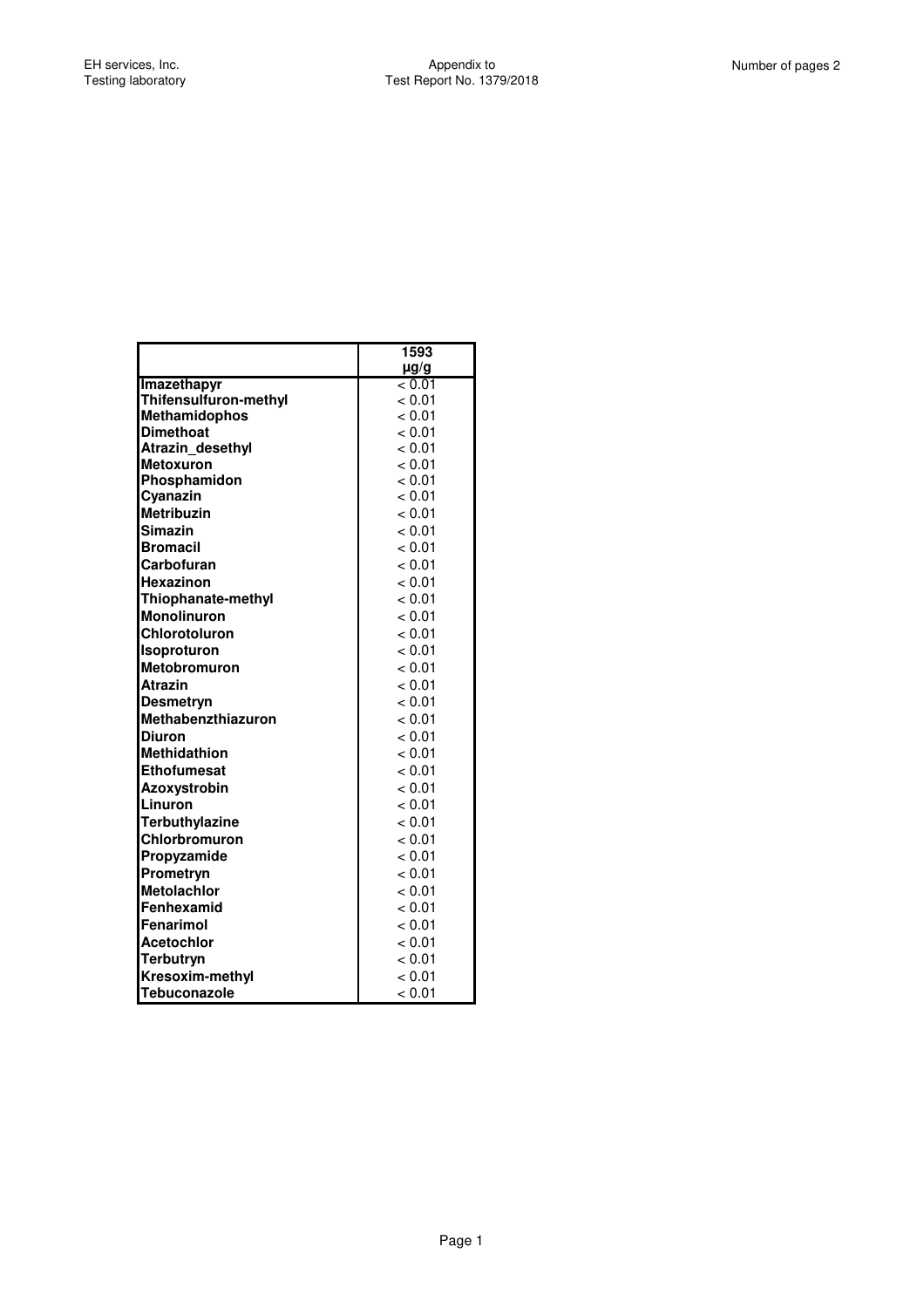|                                     | 1593             |
|-------------------------------------|------------------|
|                                     | $\mu$ g/g        |
| Propiconazole                       | < 0.01           |
| Phorate                             | < 0.01           |
| Phosalone                           | < 0.01           |
| Fluazifop-p-butyl                   | < 0.01           |
| <b>Tri-allate</b>                   | < 0.01           |
| Alachlor                            | < 0.01           |
| Metalaxyl                           | < 0.01           |
| Atrazin-desethyl-desisopropyl       | < 0.01           |
| Atrazin-hydroxy                     | < 0.01           |
| Atrazin-desisopropyl                | < 0.01           |
| Triadimenol                         | < 0.01           |
| Lenacil                             | < 0.01           |
| Triadimefon                         | < 0.01           |
| <b>Metazachlor</b>                  | < 0.01           |
| Propachlor                          | < 0.01           |
| Terbuthylazine-hydroxy              | < 0.01           |
| Terbuthylazine-desethyl             | < 0.01           |
| <b>Dimethachlor</b>                 | < 0.01           |
| Carbendazim                         | < 0.01           |
| Napropamide                         | < 0.01           |
| Methoxyfenozide                     | < 0.01           |
| Triasulfuron                        | < 0.01           |
| <b>Alachlor ESA</b>                 | < 0.01           |
| <b>Acetochlor_ESA</b>               | < 0.01           |
| Dimethomorph                        | < 0.01           |
| <b>Chloridazon</b>                  | < 0.01           |
| Chlorsulfuron                       | < 0.01           |
| <b>Metolachlor ESA</b>              | < 0.01           |
| <b>MetolachlorOA</b>                | < 0.01           |
| Sulfosulfuron                       | < 0.01           |
| Triticonazole                       | < 0.01           |
| <b>Dicamba</b>                      | < 0.01           |
| <b>IBentazone</b>                   | < 0.01           |
| <b>Bromoxynil</b>                   | < 0.01           |
| $2,4-D$<br><b>MCPA</b>              | < 0.01           |
|                                     | < 0.01<br>< 0.01 |
| <b>Dichlorprop</b><br>MCPP_MECOPROP | < 0.01           |
| <b>MCPB</b>                         | < 0.01           |
| $2,4,5 - T$                         |                  |
| <b>Alachlor OA</b>                  | < 0.01<br>< 0.01 |
| <b>Acetochlor OA</b>                |                  |
|                                     | < 0.01           |

The appendix is an inseparable part of the test report Tomáš Ocelka, Ph.D. It can be reproduced with this test report only. Head of Testing laboratory

Worked up by: Lisník Jiří, MSc. Checked by: Lisník Jiří, MSc.

**N<sub>3</sub>**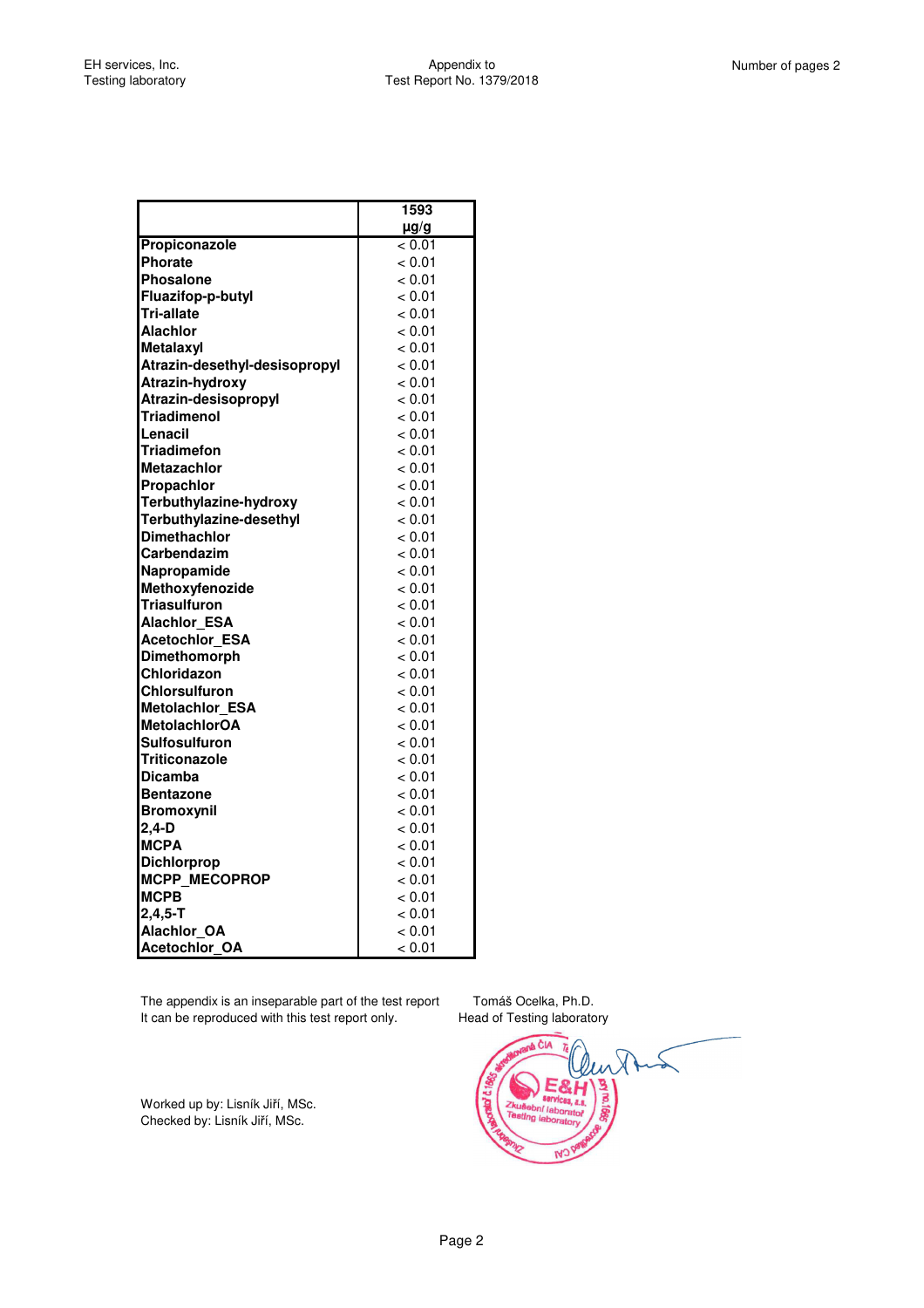Valeo Laboratories | Valeo GmbH Gildeallee 5, DE-25704 Meldorf, Germany www.valeo-laboratories.com tel. +49 (0) 4832 9786 000



## **Declaration of compliance**

This is to declare that our products

*(-)-trans-Cannabidiol (CBD)* isolate 

*Cannabigerol* (CBG) isolate 

CSF Extract THC-Free

are produced in compliance with food legislation valid in Germany and our production process follows Hazard Analysis and Critical Control Points (HACCP) and good manufacturing practices for production of foods.

> Ilonka Meinert Owner & CEO Valeo GmbH, Germany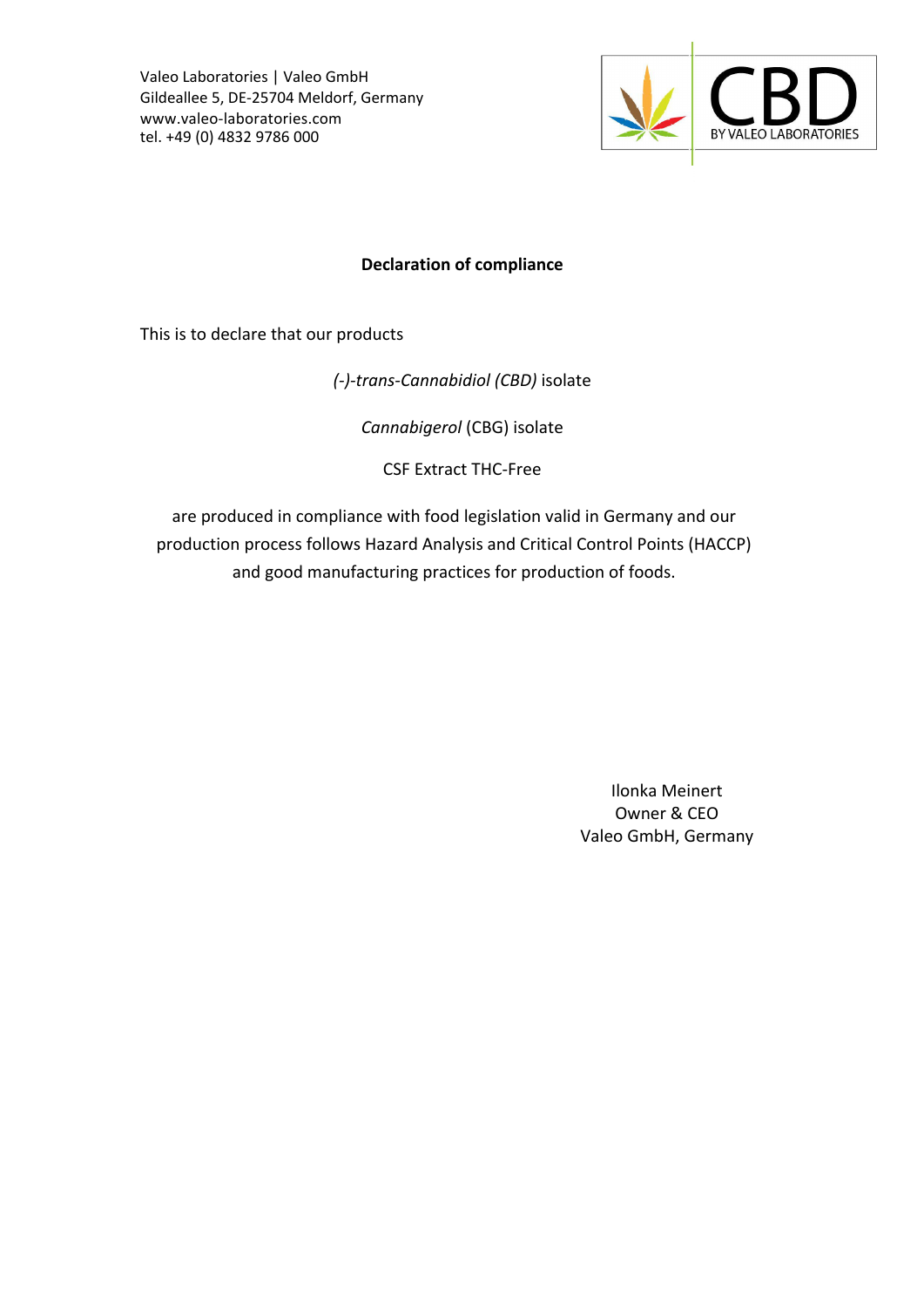|      |                                                                                       | <b>SAFETY DATA SHEET</b>                                                                                                                    |                        |                                                                     |       |  |  |  |  |
|------|---------------------------------------------------------------------------------------|---------------------------------------------------------------------------------------------------------------------------------------------|------------------------|---------------------------------------------------------------------|-------|--|--|--|--|
|      | according to Regulation (EC) No 1907/2006 (REACH) as amended                          |                                                                                                                                             |                        |                                                                     |       |  |  |  |  |
|      |                                                                                       | THC free CSF Extract - 50% CBD                                                                                                              |                        |                                                                     |       |  |  |  |  |
|      | Date of creation<br>12. May 2017<br>Date of revision<br>1.0<br>Version                |                                                                                                                                             |                        |                                                                     |       |  |  |  |  |
|      |                                                                                       | <b>SECTION 1: Identification of the substance/mixture and of the company/undertaking</b>                                                    |                        |                                                                     |       |  |  |  |  |
| 1.1. | Product identifier                                                                    |                                                                                                                                             |                        | THC free CSF Extract - 50% CBD                                      |       |  |  |  |  |
|      | Substance / mixture                                                                   |                                                                                                                                             | mixture                |                                                                     |       |  |  |  |  |
| 1.2. | Intended use of the mixture                                                           | Relevant identified uses of the substance or mixture and uses advised against                                                               |                        | Food, cosmetic raw material. For professional use only.             |       |  |  |  |  |
|      |                                                                                       | Not recommended use of the mixture                                                                                                          | Section 1.             | The product should not be used in ways other then those referred in |       |  |  |  |  |
| 1.3. |                                                                                       | Details of the supplier of the safety data sheet                                                                                            |                        |                                                                     |       |  |  |  |  |
|      | Manufacturer                                                                          |                                                                                                                                             |                        |                                                                     |       |  |  |  |  |
|      | Name or trade name                                                                    |                                                                                                                                             |                        | Valeo Laboratories   Valeo GmbH                                     |       |  |  |  |  |
|      | Address                                                                               |                                                                                                                                             |                        | Gildeallee 5, DE-25704 Meldorf, Germany                             |       |  |  |  |  |
|      | Phone                                                                                 |                                                                                                                                             | $+49(0)$ 4832 9786 000 |                                                                     |       |  |  |  |  |
|      |                                                                                       | Competent person responsible for the safety data sheet                                                                                      |                        |                                                                     |       |  |  |  |  |
|      | Name                                                                                  |                                                                                                                                             | Olaf Meinert           |                                                                     |       |  |  |  |  |
|      | E-mail                                                                                |                                                                                                                                             | o.meinert@valeo-one.de |                                                                     |       |  |  |  |  |
| 1.4. | <b>Emergency telephone number</b>                                                     |                                                                                                                                             |                        |                                                                     |       |  |  |  |  |
|      | of humans and animals                                                                 | Poisoning information centre, Berlin - Emergency 030-19240 - Non emergency 030-30686799, Information on health risks only - acute poisoning |                        |                                                                     |       |  |  |  |  |
|      | <b>SECTION 2: Hazards identification</b>                                              |                                                                                                                                             |                        |                                                                     |       |  |  |  |  |
| 2.1. |                                                                                       | <b>Classification of the substance or mixture</b>                                                                                           |                        |                                                                     |       |  |  |  |  |
|      | Classification of the mixture in accordance with Regulation (EC) No 1272/2008         |                                                                                                                                             |                        |                                                                     |       |  |  |  |  |
|      | The mixture is not classified as dangerous according to Regulation (EC) No 1272/2008. |                                                                                                                                             |                        |                                                                     |       |  |  |  |  |
|      | Full text of all classifications and H-phrases is given in the section 16.            |                                                                                                                                             |                        |                                                                     |       |  |  |  |  |
|      | The most serious adverse physico-chemical effects                                     |                                                                                                                                             |                        |                                                                     |       |  |  |  |  |
|      | Unknown                                                                               |                                                                                                                                             |                        |                                                                     |       |  |  |  |  |
|      | The most serious adverse effects on human health and the environment                  |                                                                                                                                             |                        |                                                                     |       |  |  |  |  |
|      | Unknown                                                                               |                                                                                                                                             |                        |                                                                     |       |  |  |  |  |
| 2.2. | <b>Label elements</b>                                                                 |                                                                                                                                             |                        |                                                                     |       |  |  |  |  |
|      |                                                                                       |                                                                                                                                             |                        |                                                                     |       |  |  |  |  |
|      | none                                                                                  |                                                                                                                                             |                        |                                                                     |       |  |  |  |  |
| 2.3. | Other hazards                                                                         |                                                                                                                                             |                        |                                                                     |       |  |  |  |  |
|      | (REACH) as amended.                                                                   | Mixture does not contain any substance meet the criteria for PBT or vPvB in accordance with Annex XIII of Regulation (EC) No. 1907/2006     |                        |                                                                     |       |  |  |  |  |
|      |                                                                                       | <b>SECTION 3: Composition/information on ingredients</b>                                                                                    |                        |                                                                     |       |  |  |  |  |
| 3.2. | <b>Mixtures</b>                                                                       |                                                                                                                                             |                        |                                                                     |       |  |  |  |  |
|      | <b>Chemical characterization</b>                                                      |                                                                                                                                             |                        |                                                                     |       |  |  |  |  |
|      |                                                                                       | The mixture hemp extract without THC, composed of cannabinoid compounds, terpenes, oils, waxes and water.                                   |                        |                                                                     |       |  |  |  |  |
|      |                                                                                       | Mixture contains these hazardous substances and substances with the highest permissible concentration in the working environment            |                        |                                                                     |       |  |  |  |  |
|      | Identification numbers                                                                | Name of the substance                                                                                                                       | Content in %<br>weight | Classification according to Regulation (EC) No<br>1272/2008         | Note. |  |  |  |  |
|      | CAS: 13956-29-1                                                                       | 2-[(1R,6R)-3-methyl-6-prop-1-en-2-ylcyclohex-2-en-1-yl]-5-                                                                                  | 45-55                  |                                                                     |       |  |  |  |  |
|      |                                                                                       |                                                                                                                                             |                        |                                                                     |       |  |  |  |  |

┓

Full text of all classifications and H-phrases is given in the section 16.

### SECTION 4: First aid measures

## 4.1. Description of first aid measures

If any health problems are manifested or if in doubt, inform a doctor and show him information from this Safety Data Sheet.

2-[(1R,6R)-3-methyl-6-prop-1-en-2-ylcyclohex-2-en-1-yl]-5- 45-55 pentylbenzene-1,3-diol|

not available Inhalation

Page  $1/6$ 

 $\Gamma$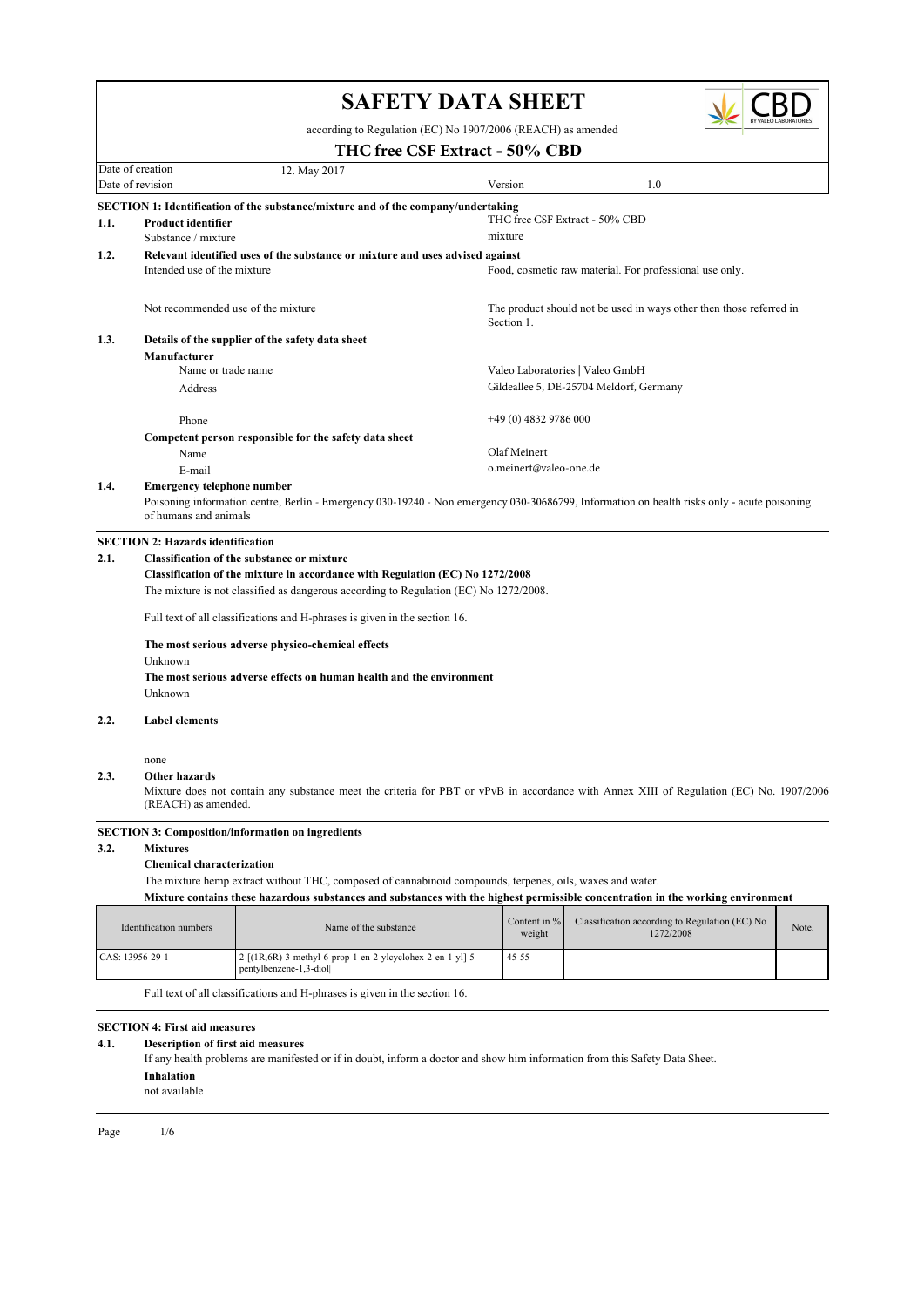

according to Regulation (EC) No 1907/2006 (REACH) as amended

## **THC free CSF Extract** - 50% CBD

Date of creation 12. May 2017

Date of revision 1.0

### Skin contact

Remove contaminated clothes. Rinse with plenty of of lukewarm water with soap. Provide medical treatment if skin irritation persists.

### Eye contact

Rinse the eyes immediately with a flow of running water, open the eyelids wide (also using force if needed); remove contact lenses immediately if worn by the person. Rinse for at least 15 minutes. Seek medical treatment If eye irritation persists. Ingestion

not available

### 4.2. Most important symptoms and effects, both acute and delayed

Ingestion May cause slight irritation. Eye contact not available Skin contact not available Inhalation

not available

## 4.3. Indication of any immediate medical attention and special treatment needed

Symptomatic treatment.

### SECTION 5: Firefighting measures

### 5.1. Extinguishing media

| Suitable extinguishing media   |                                                                    |
|--------------------------------|--------------------------------------------------------------------|
|                                | foam, carbon dioxide, powder, water splitting of water, water mist |
| Unsuitable extinguishing media |                                                                    |
| not available                  |                                                                    |
|                                |                                                                    |

### not available 5.2. Special hazards arising from the substance or mixture

### 5.3. Advice for firefighters

Use a self-contained breathing apparatus and full-body protective clothing. Closed containers with the product near the fire should be cooled with water.

### SECTION 6: Accidental release measures

6.1. Personal precautions, protective equipment and emergency procedures

Provide sufficient ventilation. Follow the instructions in Sections 7 and 8.

### 6.2. Environmental precautions

Prevent contamination of the soil and entering surface or ground water. Do not allow to enter drains.

### 6.3. Methods and material for containment and cleaning up

Spilled product should be covered with suitable (non-flammable) absorbing material (sand, diatomaceous earth, earth and other suitable absorption materials); to be contained in well closed containers and removed as per Section 13. Collected material should be disposed of in accordance with locally valid regulations. Upon an escape of large quantities of the product, inform the Fire Department and the Environmental Department of the Municipal Authority with extended scope of competencies. After removal of the product, wash the contaminated site with plenty of water or another suitable cleaning material.

### 6.4. Reference to other sections

7, 8 and 13.

### SECTION 7: Handling and storage

### 7.1. Precautions for safe handling

Prevent the formation of gases and vapors. The product should be used only in areas where it is not in contact with open fire and other ignition sources. Don´t smoke. Protect against direct sunlight. Do not inhale gases and vapours. Prevent contact with skin and eyes. Use personal protective equipment as per Section 8. Observe valid legal regulations on safety and health protection.

### 7.2. Conditions for safe storage, including any incompatibilities

Store in tightly closed containers in cold, dry and well ventilated areas designated for this purpose. Do not expose to sunlight.

### 7.3. Specific end use(s)

not available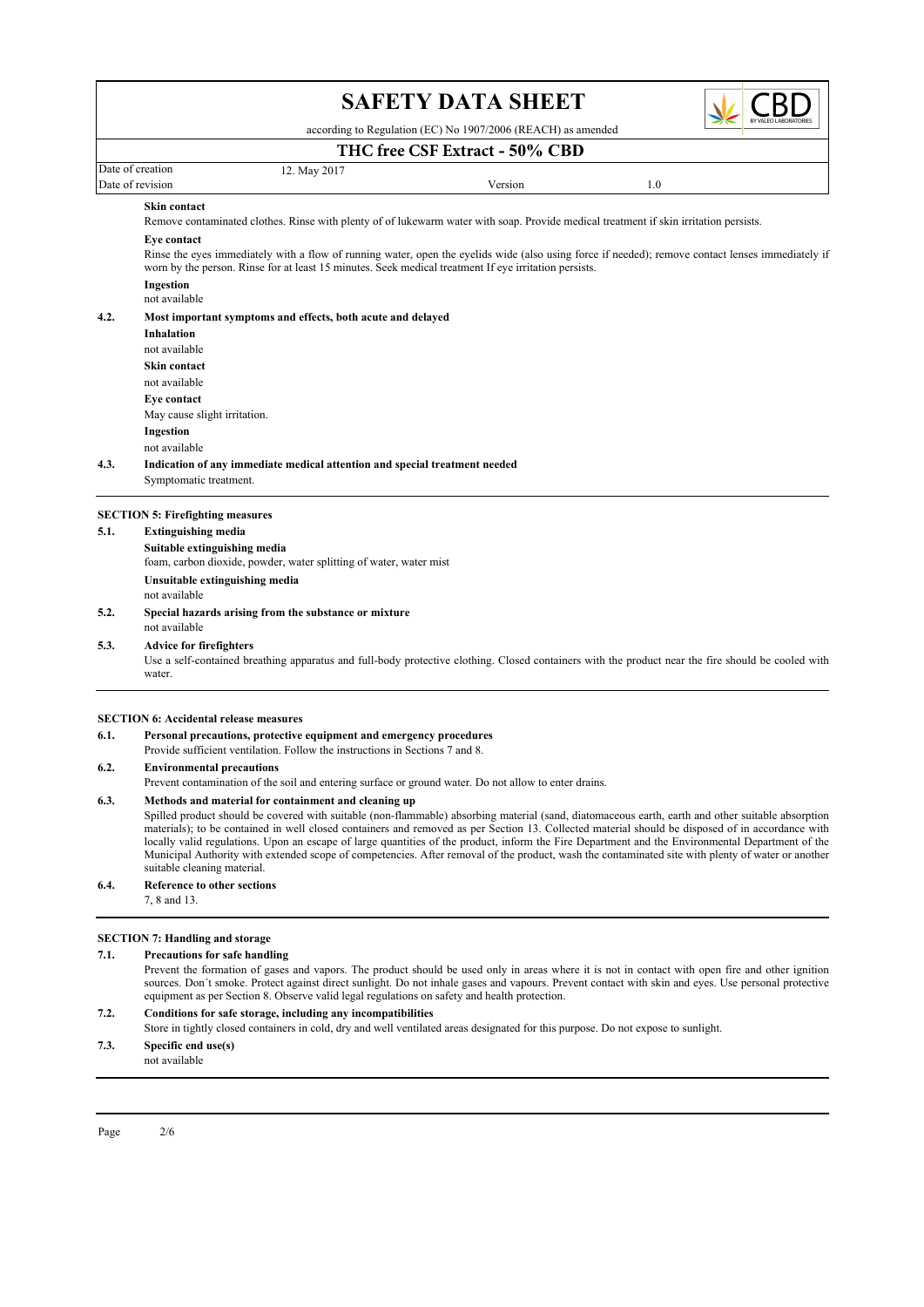|      |                                                                                                                                                                                                                                                                                                                                                   | <b>SAFETY DATA SHEET</b>        |     |  |  |  |
|------|---------------------------------------------------------------------------------------------------------------------------------------------------------------------------------------------------------------------------------------------------------------------------------------------------------------------------------------------------|---------------------------------|-----|--|--|--|
|      | according to Regulation (EC) No 1907/2006 (REACH) as amended                                                                                                                                                                                                                                                                                      |                                 |     |  |  |  |
|      |                                                                                                                                                                                                                                                                                                                                                   | THC free CSF Extract - 50% CBD  |     |  |  |  |
|      | Date of creation<br>12. May 2017<br>Date of revision                                                                                                                                                                                                                                                                                              | Version                         | 1.0 |  |  |  |
|      |                                                                                                                                                                                                                                                                                                                                                   |                                 |     |  |  |  |
| 8.1. | <b>SECTION 8: Exposure controls/personal protection</b><br><b>Control parameters</b>                                                                                                                                                                                                                                                              |                                 |     |  |  |  |
|      | none                                                                                                                                                                                                                                                                                                                                              |                                 |     |  |  |  |
| 8.2. | <b>Exposure controls</b><br>Follow usual measures for health protection at work and especially for good ventilation. This can be achieved only by local suction or efficient<br>general ventilation. Do not eat, drink and smoke during work. Wash your hands thoroughly with water and soap after work and before breaks for a<br>meal and rest. |                                 |     |  |  |  |
|      | Eye/face protection<br>Protection glasses.                                                                                                                                                                                                                                                                                                        |                                 |     |  |  |  |
|      | <b>Skin protection</b><br>Hand protection: Protective gloves resistant against the product. Observe recommendations of the particular manufacturer of the gloves in the<br>choice of their appropriate thickness, material and permeability. Antisliding work boots. Contaminated skin should be washed thoroughly.                               |                                 |     |  |  |  |
|      | <b>Respiratory protection</b><br>In normal use is not needed.                                                                                                                                                                                                                                                                                     |                                 |     |  |  |  |
|      | <b>Thermal hazard</b><br>not available                                                                                                                                                                                                                                                                                                            |                                 |     |  |  |  |
|      | <b>Environmental exposure controls</b><br>Observe usual measures for protection of the environment, see Section 6.2.                                                                                                                                                                                                                              |                                 |     |  |  |  |
|      | <b>SECTION 9: Physical and chemical properties</b>                                                                                                                                                                                                                                                                                                |                                 |     |  |  |  |
| 9.1. | Information on basic physical and chemical properties                                                                                                                                                                                                                                                                                             |                                 |     |  |  |  |
|      | Appearance                                                                                                                                                                                                                                                                                                                                        | viscous liquid                  |     |  |  |  |
|      | Physical state                                                                                                                                                                                                                                                                                                                                    | solid at 20°C                   |     |  |  |  |
|      | color                                                                                                                                                                                                                                                                                                                                             | amber                           |     |  |  |  |
|      | Odour                                                                                                                                                                                                                                                                                                                                             | earthy, after pine, like pepper |     |  |  |  |
|      | Odour threshold                                                                                                                                                                                                                                                                                                                                   | data not available              |     |  |  |  |
|      | pH                                                                                                                                                                                                                                                                                                                                                | data not available              |     |  |  |  |
|      | Melting point/freezing point                                                                                                                                                                                                                                                                                                                      | data not available              |     |  |  |  |
|      | Initial boiling point and boiling range                                                                                                                                                                                                                                                                                                           | data not available              |     |  |  |  |
|      | Flash point                                                                                                                                                                                                                                                                                                                                       | $>100$ °C                       |     |  |  |  |
|      | Evaporation rate                                                                                                                                                                                                                                                                                                                                  | data not available              |     |  |  |  |
|      | Flammability (solid, gas)                                                                                                                                                                                                                                                                                                                         | data not available              |     |  |  |  |
|      | Upper/lower flammability or explosive limits                                                                                                                                                                                                                                                                                                      |                                 |     |  |  |  |
|      | flammability limits                                                                                                                                                                                                                                                                                                                               | data not available              |     |  |  |  |
|      | explosive limits                                                                                                                                                                                                                                                                                                                                  | data not available              |     |  |  |  |
|      | Vapour pressure                                                                                                                                                                                                                                                                                                                                   | data not available              |     |  |  |  |
|      | Vapour density                                                                                                                                                                                                                                                                                                                                    | data not available              |     |  |  |  |
|      | Relative density                                                                                                                                                                                                                                                                                                                                  | $0.95 - 0.99$ (voda=1)          |     |  |  |  |
|      | Solubility(ies)                                                                                                                                                                                                                                                                                                                                   |                                 |     |  |  |  |
|      | solubility in water                                                                                                                                                                                                                                                                                                                               | nerozpustný                     |     |  |  |  |
|      | solubility in fats                                                                                                                                                                                                                                                                                                                                | soluble                         |     |  |  |  |
|      | in alcohol                                                                                                                                                                                                                                                                                                                                        | soluble                         |     |  |  |  |
|      | Partition coefficient: n-octanol/water                                                                                                                                                                                                                                                                                                            | data not available              |     |  |  |  |
|      | Auto-ignition temperature                                                                                                                                                                                                                                                                                                                         | data not available              |     |  |  |  |
|      | Decomposition temperature                                                                                                                                                                                                                                                                                                                         | data not available              |     |  |  |  |
|      | Viscosity                                                                                                                                                                                                                                                                                                                                         | data not available              |     |  |  |  |
|      | Explosive properties                                                                                                                                                                                                                                                                                                                              | data not available              |     |  |  |  |
|      | Oxidising properties                                                                                                                                                                                                                                                                                                                              | data not available              |     |  |  |  |
| 9.2. | Other information                                                                                                                                                                                                                                                                                                                                 |                                 |     |  |  |  |
|      | Density                                                                                                                                                                                                                                                                                                                                           | data not available              |     |  |  |  |
|      | ignition temperature                                                                                                                                                                                                                                                                                                                              | data not available              |     |  |  |  |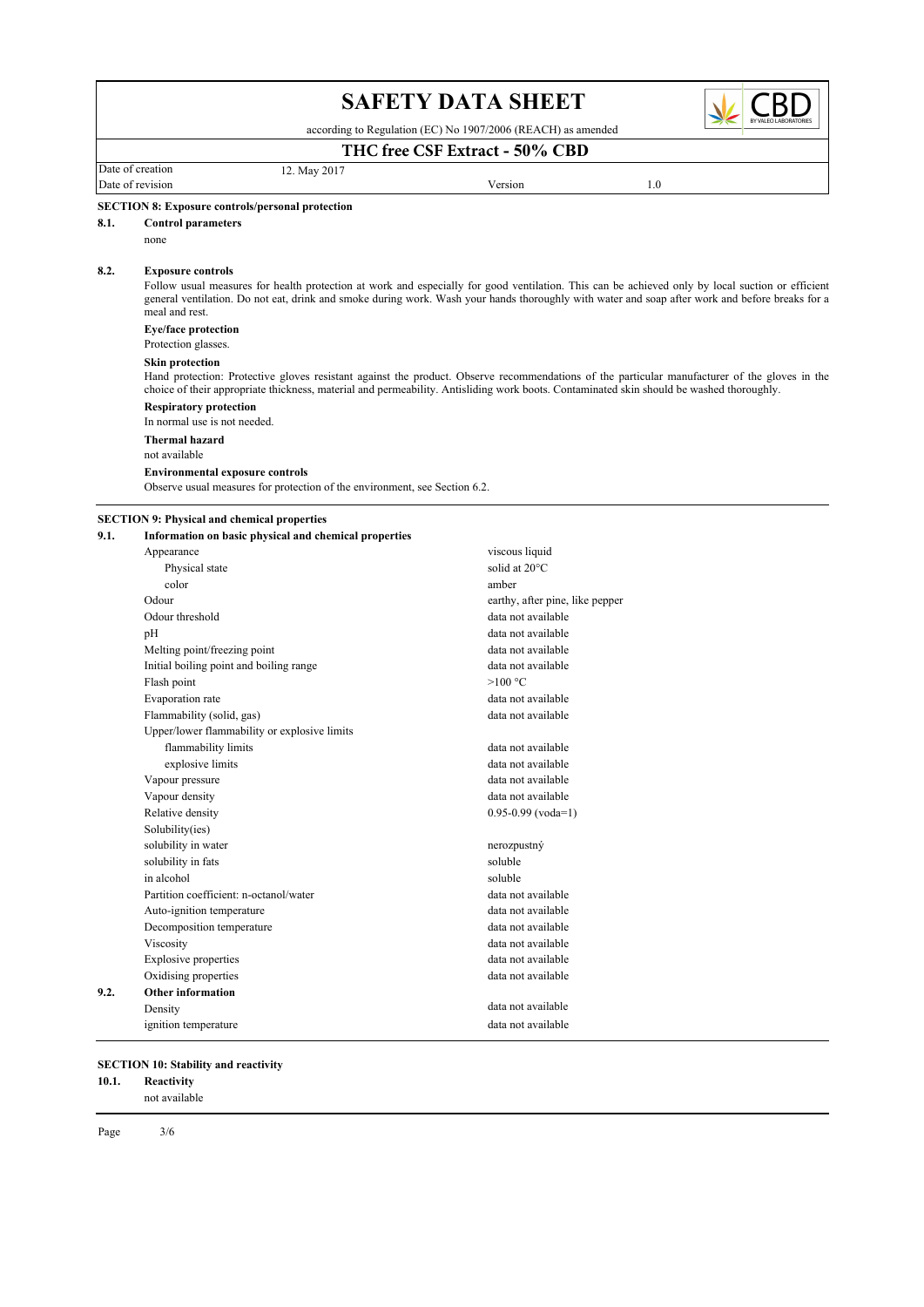

|       | <b>DIT DITII</b>                                                                                                                                                                                            |  |  |  |  |  |
|-------|-------------------------------------------------------------------------------------------------------------------------------------------------------------------------------------------------------------|--|--|--|--|--|
|       | BY VALEO LABORATORIES<br>according to Regulation (EC) No 1907/2006 (REACH) as amended                                                                                                                       |  |  |  |  |  |
|       | THC free CSF Extract - 50% CBD                                                                                                                                                                              |  |  |  |  |  |
|       | Date of creation<br>12. May 2017                                                                                                                                                                            |  |  |  |  |  |
|       | Date of revision<br>Version<br>1.0                                                                                                                                                                          |  |  |  |  |  |
| 10.2. | <b>Chemical stability</b><br>Under normal conditions, the mixture is stable. When exposed to temperatures below 15 $\degree$ C can harden (after exposure at 80 $\degree$ C for one hour again<br>liquefy). |  |  |  |  |  |
| 10.3. | Possibility of hazardous reactions<br>not available                                                                                                                                                         |  |  |  |  |  |
| 10.4. | <b>Conditions to avoid</b><br>Avoid contact with strong oxidizing agents, light.                                                                                                                            |  |  |  |  |  |
| 10.5. | <b>Incompatible materials</b><br>not available                                                                                                                                                              |  |  |  |  |  |
| 10.6. | <b>Hazardous decomposition products</b><br>not available                                                                                                                                                    |  |  |  |  |  |
|       | <b>SECTION 11: Toxicological information</b>                                                                                                                                                                |  |  |  |  |  |
| 11.1. | Information on toxicological effects<br>No toxicological data is available for the substance.                                                                                                               |  |  |  |  |  |
|       | <b>Acute toxicity</b>                                                                                                                                                                                       |  |  |  |  |  |
|       | Based on available data the classification criteria are not met.                                                                                                                                            |  |  |  |  |  |
|       | <b>Skin corrosion/irritation</b>                                                                                                                                                                            |  |  |  |  |  |
|       | Based on available data the classification criteria are not met.                                                                                                                                            |  |  |  |  |  |
|       | Serious eye damage/irritation<br>Based on available data the classification criteria are not met.                                                                                                           |  |  |  |  |  |
|       | Respiratory or skin sensitisation<br>Based on available data the classification criteria are not met.                                                                                                       |  |  |  |  |  |
|       | Germ cell mutagenicity<br>Based on available data the classification criteria are not met.                                                                                                                  |  |  |  |  |  |
|       | Carcinogenicity<br>Based on available data the classification criteria are not met.                                                                                                                         |  |  |  |  |  |
|       | <b>Reproductive toxicity</b><br>Based on available data the classification criteria are not met.                                                                                                            |  |  |  |  |  |
|       | Toxicity for specific target organ - single exposure<br>Based on available data the classification criteria are not met.                                                                                    |  |  |  |  |  |
|       | Toxicity for specific target organ - repeated exposure<br>Based on available data the classification criteria are not met.                                                                                  |  |  |  |  |  |
|       | <b>Aspiration hazard</b><br>Based on available data the classification criteria are not met.                                                                                                                |  |  |  |  |  |
| 12.1. | <b>SECTION 12: Ecological information</b><br><b>Toxicity</b>                                                                                                                                                |  |  |  |  |  |
|       | <b>Acute toxicity</b>                                                                                                                                                                                       |  |  |  |  |  |
|       | Data for the mixture are not available.                                                                                                                                                                     |  |  |  |  |  |
| 12.2. | Persistence and degradability<br>The product is biodegradable.                                                                                                                                              |  |  |  |  |  |
| 12.3. | <b>Bioaccumulative potential</b>                                                                                                                                                                            |  |  |  |  |  |

Page  $4/6$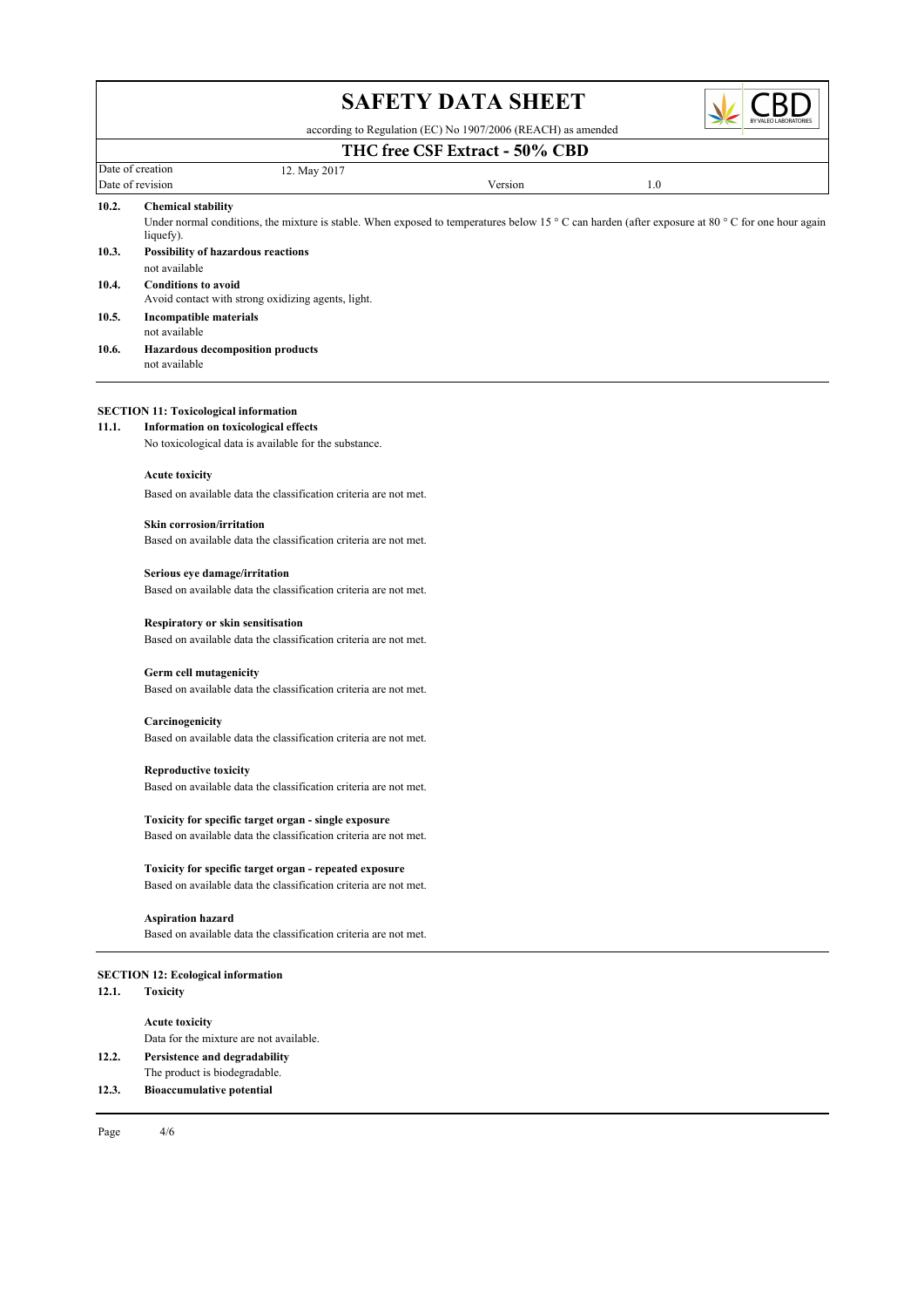

according to Regulation (EC) No 1907/2006 (REACH) as amended

## Date of creation 12. May 2017 **THC free CSF Extract** - 50% CBD

|               | Date of revision        | Version | 0.1 |  |
|---------------|-------------------------|---------|-----|--|
| not available |                         |         |     |  |
| 12.4.         | <b>Mobility in soil</b> |         |     |  |

## not available

### 12.5. Results of PBT and vPvB assessment

Product does not contain any substance meeting the criteria for PBT or vPvB in accordance with the Annex XIII of Regulation (EC) No 1907/2006 (REACH) as amended.

#### not available 12.6. Other adverse effects

### SECTION 13: Disposal considerations

### 13.1. Waste treatment methods

Hazard of environmental contamination; dispose of the waste in accordance with the local and/or national regulations. Proceed in accordance with valid regulations on waste disposal. Any unused product and contaminated packaging should be put in labelled containers for waste collection and submitted for disposal to a person authorised for waste removal (a specialized company) that is entitled for such activity. Do not empty unused product in drainage systems. The product must not be disposed of with municipal waste. Empty containers may be used at waste incinerators to produce energy or deposited in a dump with appropriate classification. Perfectly cleaned containers can be submitted for recycling.

#### Legislation of waste

Council Directive 75/442/EEC on waste, as amended. Decree No. 383/2001 Coll., on details regarding waste handling as amended. Decree No. 93/2016 Coll., (waste catalogue) as amended. Decision 2000/532/EC establishing a list of wastes, as amended.

#### SECTION 14: Transport information

- 14.1. UN number
- Not subject to ADR.
- not available 14.2. UN proper shipping name
- not available 14.3. Transport hazard class(es)
- not available 14.4. Packing group
- not available 14.5. Environmental hazards
- 14.6. Special precautions for user
- Reference in Sections 4 to 8.
- not available 14.7. Transport in bulk according to Annex II of Marpol and the IBC Code

### SECTION 15: Regulatory information

### 15.1. Safety, health and environmental regulations/legislation specific for the substance or mixture

Regulation (EC) No. 1907/2006 of the European Parliament and of the Council of 18th December 2006 concerning the Registration, Evaluation, Authorisation and Restriction of Chemicals (REACH), establishing the European Chemicals Agency, amending Directive 1999/45/EC and repealing Council Regulation (EEC) No. 793/93 and Commission Regulation (EC) No. 1488/94 as well as Council Directive 76/769/EEC and Commission Directives 91/155/EEC, 93/67/EEC, 93/105/EC and 2000/21/EC, as amended. Regulation (EC) No. 1272/2008 of the European Parliament and of the Council of 16th December 2008 on classification, labelling and packaging of substances and mixtures, amending and repealing Directives 67/548/EEC and 1999/45/EC, and amending Regulation (EC) No. 1907/2006, as amended. The Act No. 350/2011 Coll., on Chemical Substances and Chemical Preparations as amended (the Chemical Act).

### 15.2. Chemical safety assessment

not available

### SECTION 16: Other information

### Other important information about human health protection

The product must not be - unless specifically approved by the manufacturer/importer - used for purposes other than as per Section 1. The user is responsible for adherence to all related health protection regulations.

#### Key to abbreviations and acronyms used in the safety data sheet

| ADR        | European agreement concerning the international carriage of dangerous goods by road |
|------------|-------------------------------------------------------------------------------------|
| <b>BCF</b> | <b>Bioconcentration Factor</b>                                                      |
| CAS        | Chemical Abstracts Service                                                          |
|            |                                                                                     |